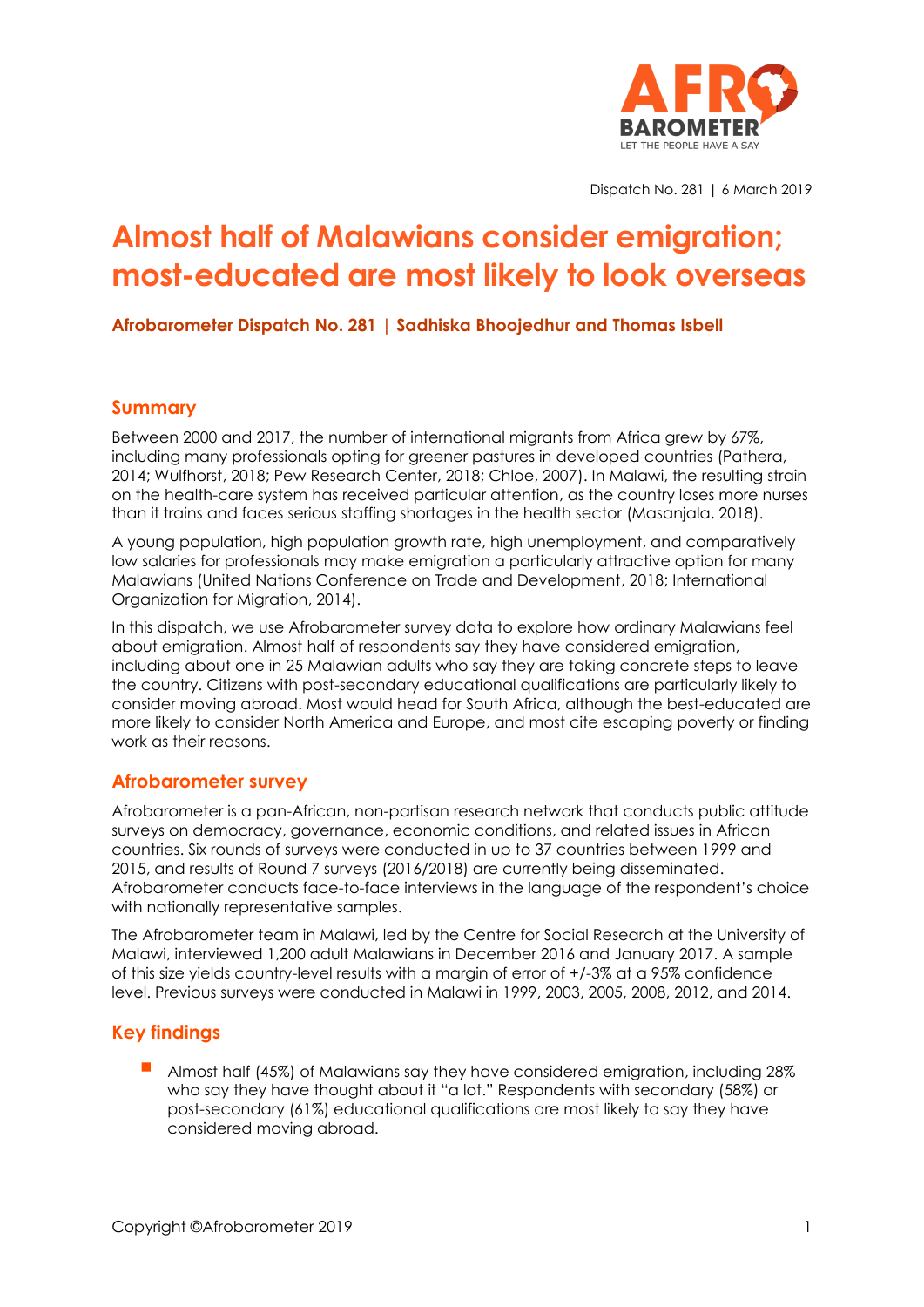

- Among these "potential emigrants," about one in 12 (8%) say they are making concrete preparations to leave, such as getting a visa. This represents about 4% of the adult population.
- Two-thirds (65%) of potential emigrants say they would probably move to South Africa. Only one in five (20%) say they would leave the continent. But among Malawians with post-secondary educational qualifications, half would head for Europe (25%) or North America (25%).
- The main motivations for Malawians to consider emigration are to escape poverty or economic hardship (51%) or to find work (40%).

### **Considered emigration**

Almost half (45%) of Malawians say they have considered emigrating, including more than one in four (28%) who say they have thought "a lot" about such a step (Figure 1). Malawians' Interest in emigration is well above the average (37%) across 34 African countries surveyed in 2016/2018.

In fact, one in four respondents (24%) say they or family members have lived abroad for at least three months during the past three years (not shown).



### **Figure 1: Considered emigration** | Malawi | 2017

*Respondents were asked: How much, if at all, have you considered moving to another country to live?*

Citizens with the most education are most likely to consider going abroad ("potential emigrants") (Figure 2). About six in 10 respondents with post-secondary (61%) or secondary (58%) education say they have considered emigration at least "a little bit," including 39% and 35%, respectively, who have given "a lot" of thought to the idea. By comparison, potential emigrants make up 42% of those with a primary education and 25% of those with no formal schooling.

Men (56%) are considerably more likely to consider moving to another country than women (33%).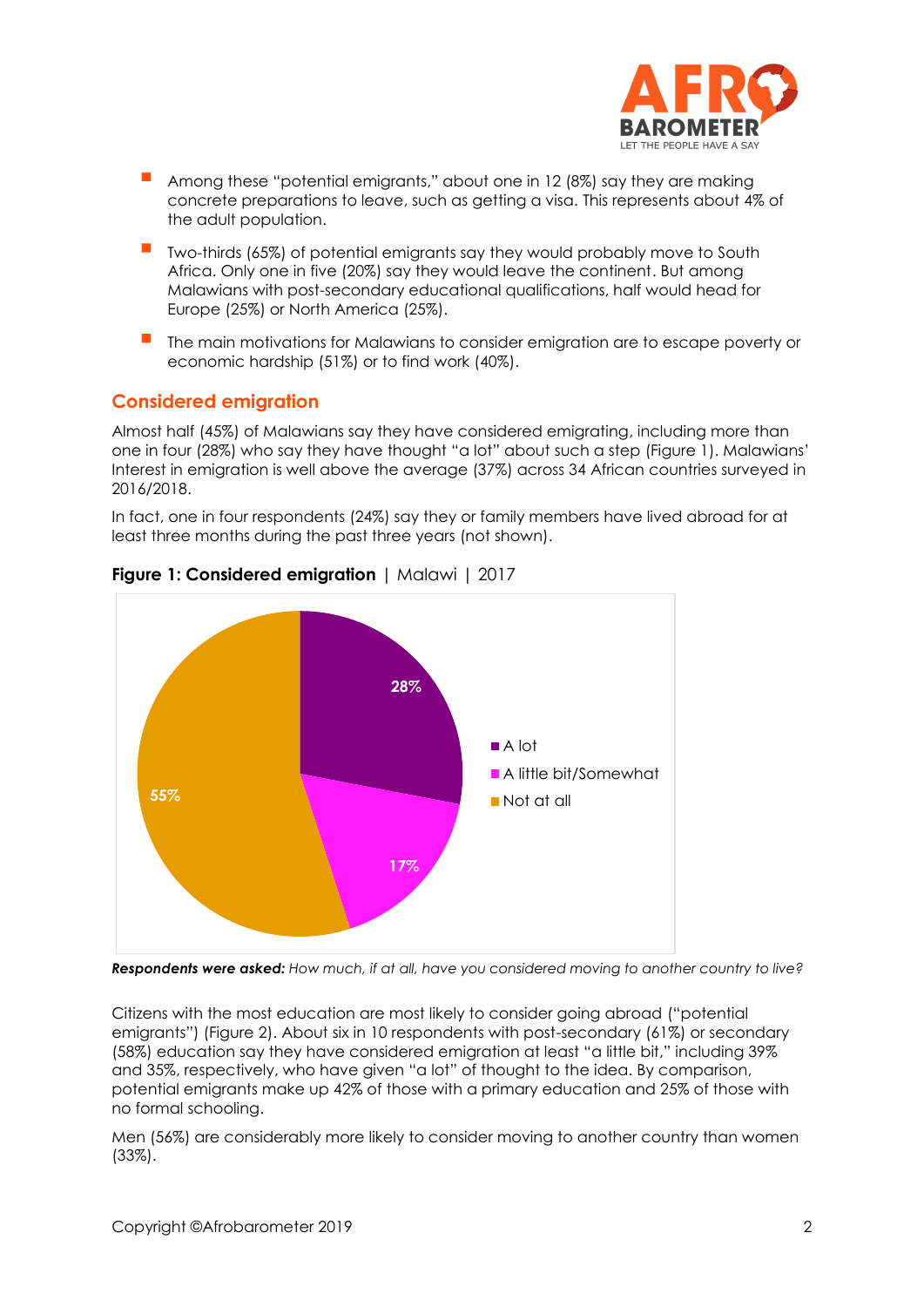

Interest in emigration is somewhat stronger in urban areas (50%) than in rural zones (44%) and remains strong through middle age before declining somewhat (to 24%) among Malawians above age 55.

By economic level, the best-off respondents are least likely to consider leaving (32% among those with no "lived poverty"1).



**Figure 2: Considered emigration** | by socio-demographic group | Malawi | 2017

*Respondents were asked: How much, if at all, have you considered moving to another country to live?*

Citizens in uncertain employment conditions appear to be more likely to think about moving abroad. Respondents are about twice as likely to say they have considered emigration "a lot" if they are employed in part-time work (43%) or are not employed but are looking for work (46%) than if they have full-time employment or are not looking for work (23% each) (Figure 3).

Considering emigration "a lot" is most common among students (47%) and those employed in a range of professional/skilled occupations (artisans, skilled workers, clerical workers, midor upper-level professionals) (37%) (Figure 4). Those least likely to consider emigration are homemakers (69%), traders/hawkers/vendors (65%), and respondents who say they've never had a job (63%).

<sup>1</sup> Afrobarometer assesses lived poverty based on responses to the following questions: *"Over the past year, how often, if ever, have you or anyone in your family gone without: Enough food to eat? Enough clean water for home use? Medicines or medical treatment? Enough fuel to cook your food? A cash income?"*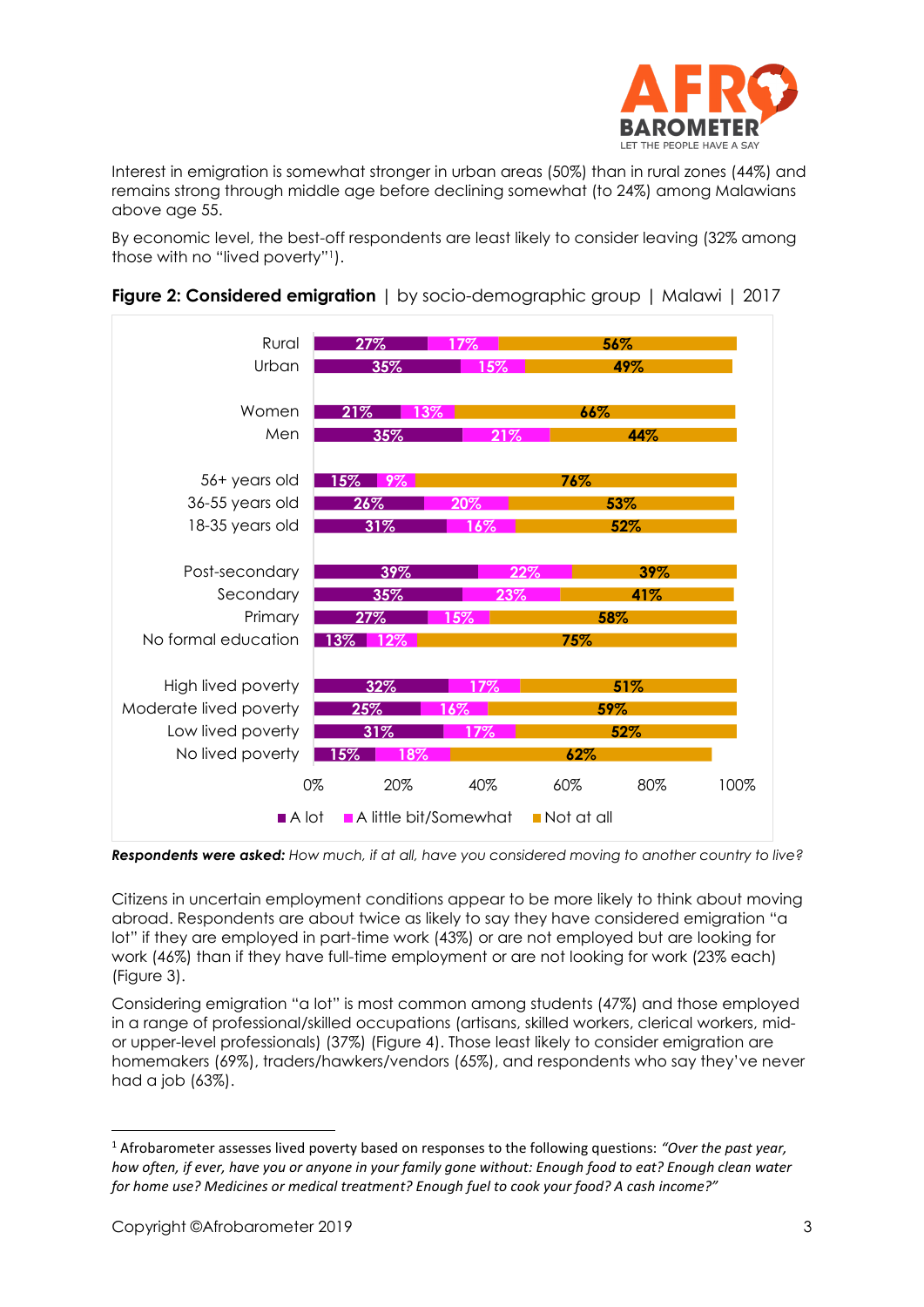





*Respondents were asked: How much, if at all, have you considered moving to another country to live?* 



**Figure 4: Considered emigration** | by occupation of respondent | Malawi | 2017

*Respondents were asked: How much, if at all, have you considered moving to another country to live?*

## **Making plans to leave**

While almost half of Malawians have considered emigration (even if only "a little"), most of these potential emigrants (77%) are not making concrete plans to move abroad, and another 14% say they plan to move in the next year or two but are not yet making specific preparations. Still, about one in 12 (8%) – or about 4% of the total adult population – say they are making concrete preparations to leave, such as getting a visa (Figure 5).

Among potential emigrants, men (11%), citizens with secondary education (12%), and those with high lived poverty (12%) are particularly likely to be making specific plans to move (Figure 6).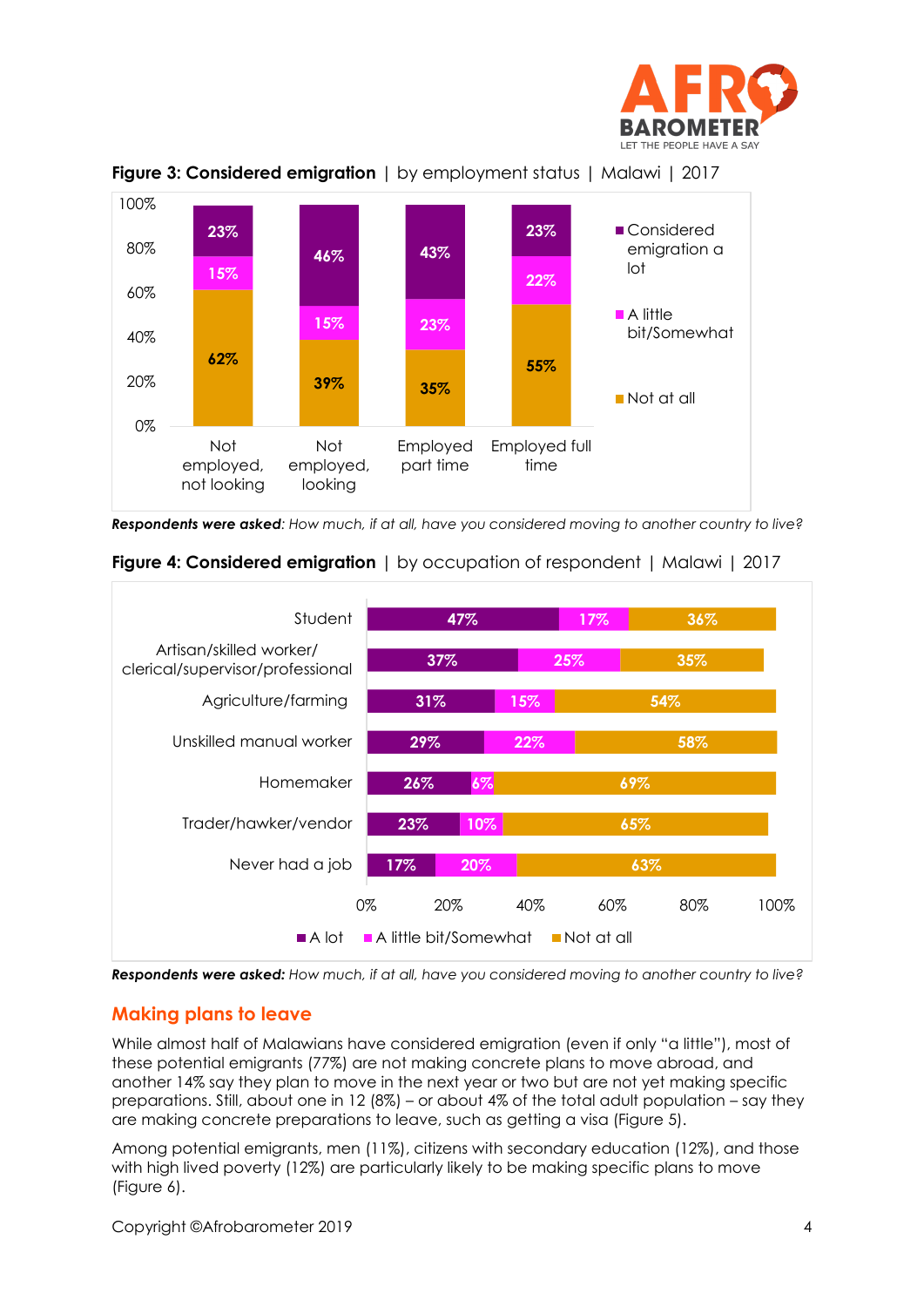





*Respondents who said they had considered emigration were asked: How much planning or preparation have you done in order to move to another country to live? (Respondents who said they had considered emigration are excluded.)*

**Figure 6: Planning to move to another country** | by socio-demographic group | Malawi | 2017



- **Planning to move in the next year or two but not yet making preparations**
- Not making specific plans or preparations

*Respondents who said they had considered emigration were asked: How much planning or preparation have you done in order to move to another country to live? (Respondents who said they had considered emigration are excluded.)*

## **Most likely destination**

When asked where they would be most likely to move, two-thirds (65%) of potential emigrants in Malawi say South Africa, the nearby economic powerhouse. Another 6% would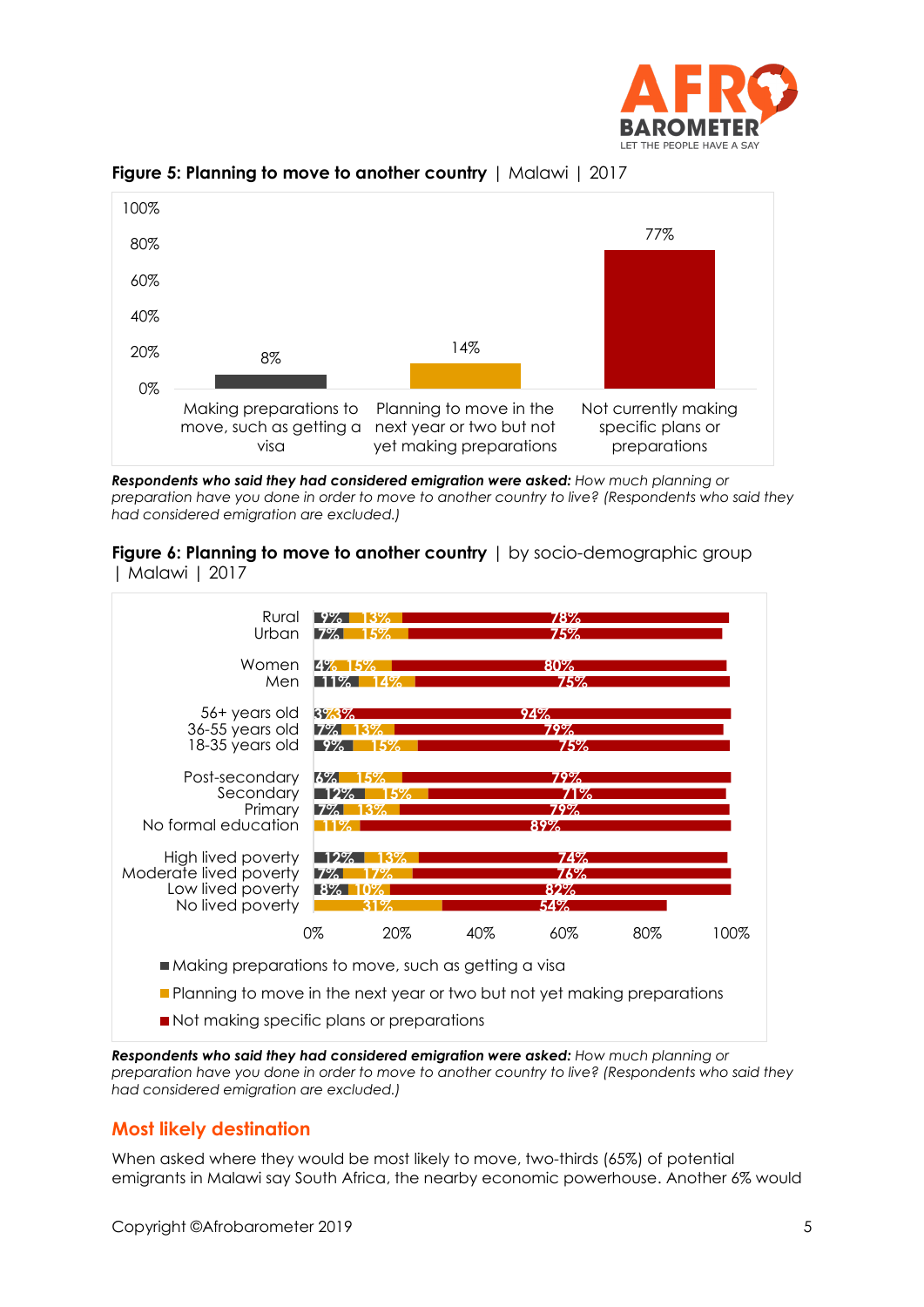

prefer another country in Southern Africa, while 8% would choose an African country outside the sub-region. Only one in five (20%) say they would leave the continent, mostly likely for North America (9%) or Europe (4%) (Figure 7).

South Africa is the most popular destination across all key socio-demographic groups except among the most-educated respondents (Figure 8). Half of those with post-secondary qualifications instead have their eyes on Europe (25%) or North America (25%), while only one in 10 (9%) would head to South Africa and two in 10 (19%) would prefer another African country. Respondents who are relatively well off economically (i.e. with no lived poverty) are also significantly less likely to choose South Africa than their poorer counterparts.





*Respondents who said they had considered emigrating were asked: If you were to move to another country, where would you be most likely to go? (Respondents who said they had considered emigration are excluded.)*

**Figure 8: Most likely destination for potential emigrants** | by socio-demographic group | Malawi | 2017



*Respondents who said they had considered emigrating were asked: If you were to move to another country, where would you be most likely to go? (Respondents who said they had considered emigration are excluded.)*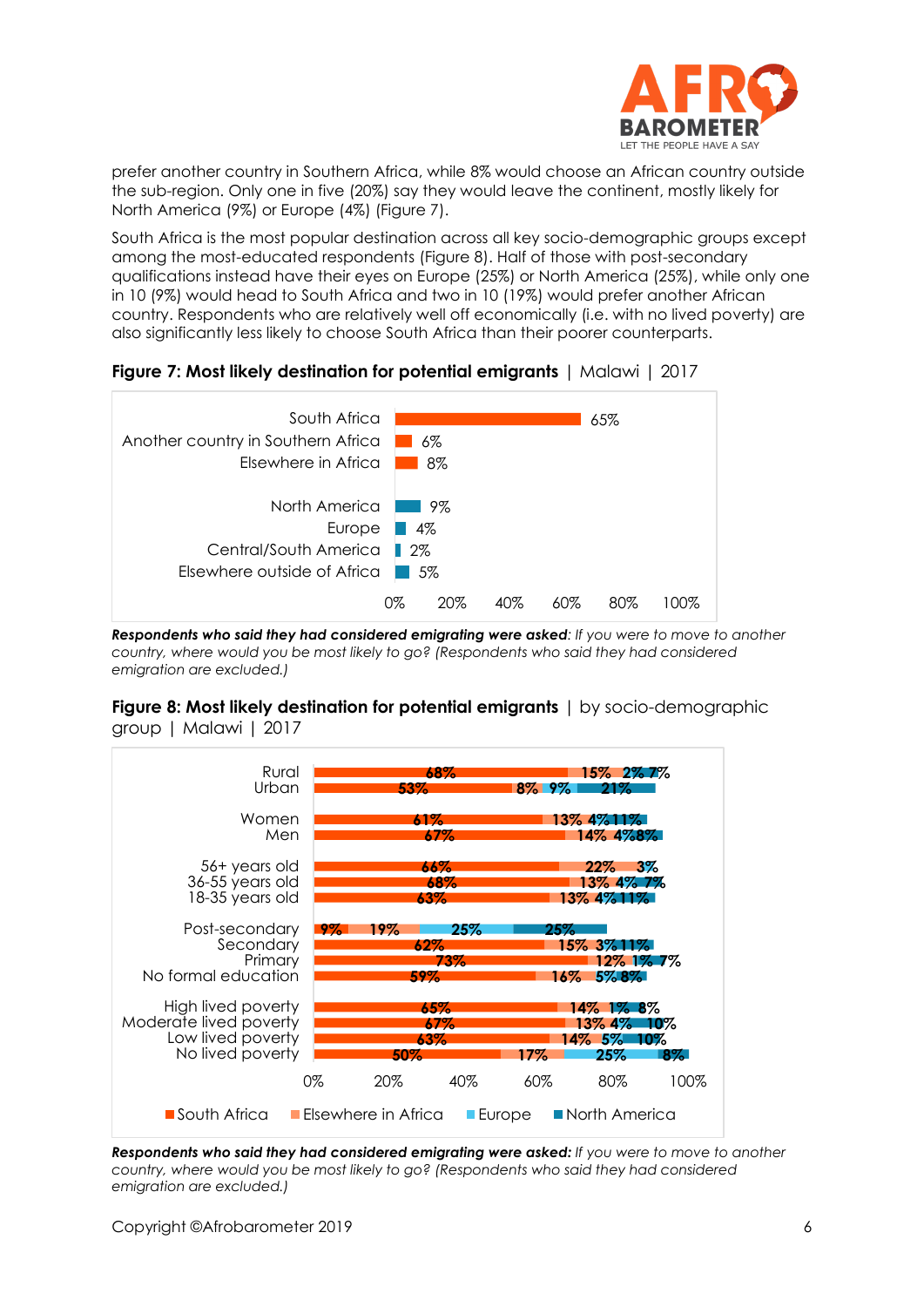

## **Why leave Malawi?**

By far the most commonly cited reasons to consider emigration is to escape poverty or economic hardship (51%) and to find work (40%). Just a few potential emigrants cite better business opportunities (3%), tourism (2%), or the pursuit of an education (1%) as their main motivation (Figure 9).





*Respondents who said they had considered emigrating were asked: There are several reasons why people leave their home to live in another country for an extended period of time. What about you? What is the most important reason why you would consider moving from Malawi? (Respondents who said they had considered emigration are excluded.)*

## **Conclusion**

Almost half of Malawians say they have considered emigration, including more than one in four who have given it "a lot" of thought. Even if the proportion who are actually making specific plans to leave seems small, they still represent substantial numbers of people – about 4% of the country's adult population – who are potential near-term emigrants. The fact that one in four respondents say they or family members have in fact lived abroad during the past three years suggests how low a threshold emigration may be for ordinary Malawians.

Moreover, survey findings seem to reinforce concerns about brain drain, as the mosteducated citizens are most likely to consider moving abroad.

Unsurprisingly, most are motivated by a search for economic opportunity, and they tend to look for it in South Africa – or, in the case of the best-educated, in Europe or North America. This presents a clear challenge for policy makers who want to keep Malawi's most capable and energetic human resources in the country.

> Do your own analysis of Afrobarometer data – on any question, for any country and survey round. It's easy and free at www.afrobarometer.org/online-data-analysis.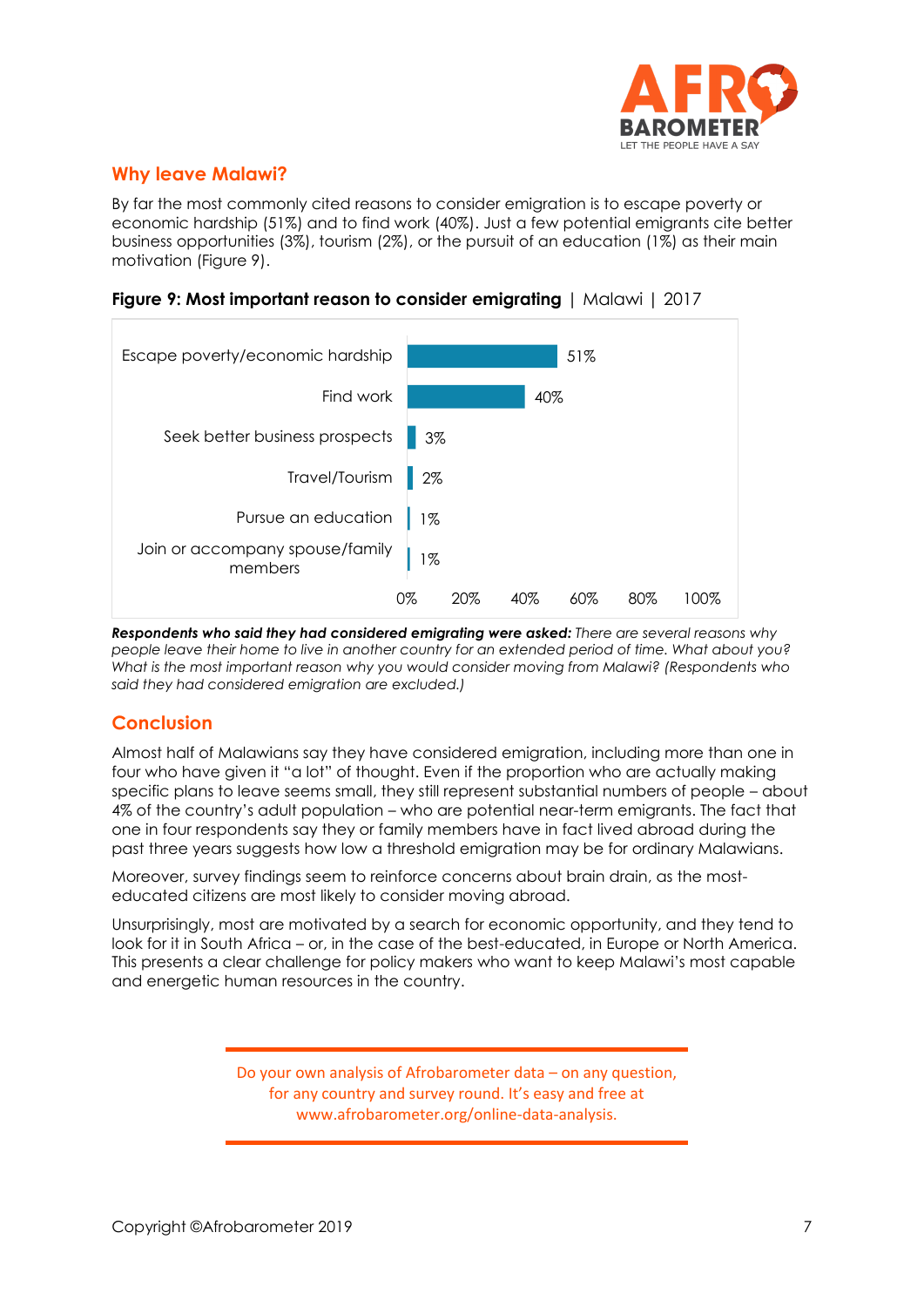

## **References**

- Chloe, J. (2007). African migration to Europe. Council on Foreign Relations. https://www.cfr.org/backgrounder/african-migration-europe.
- International Organization for Migration. (2014). Migration in Malawi: A country profile 2014. http://publications.iom.int/system/files/pdf/mp\_malawi.pdf.
- Masanjala, W. (2018) Brain drain in Africa: The case of tackling capacity issues in Malawi's medical migration. https://www.africaportal.org/publications/brain-drain-africa-case-tackling-capacityissues-malawis-medical-migration/.
- Pathera, D. (2014). Malawi can address brain drain. https://mwnation.com/malawi-can-addressbrain-drain/.
- Pew Research Center. (2018). At least a million sub-Saharan Africans moved to Europe since 2010. 22 March 22. [http://www.pewglobal.org/2018/03/22/at-least-a-million-sub-saharan-africans](http://www.pewglobal.org/2018/03/22/at-least-a-million-sub-saharan-africans-moved-to-europe-since-2010/)[moved-to-europe-since-2010/.](http://www.pewglobal.org/2018/03/22/at-least-a-million-sub-saharan-africans-moved-to-europe-since-2010/)
- United Nations Conference on Trade and Development. (2018). Economic development in Africa report 2018. [https://unctad.org/en/PublicationChapters/edar2018\\_ch1\\_en.pdf](https://unctad.org/en/PublicationChapters/edar2018_ch1_en.pdf)**.**
- Wulfhorst, E. (2018). Millions making plans to leave Africa for Europe and U.S., says report. Reuters. 22 March. https://www.reuters.com/article/us-global-migration-africa/millions-making-plans-toleave-africa-for-europe-and-u-s-says-report-idUSKBN1GY1QO.